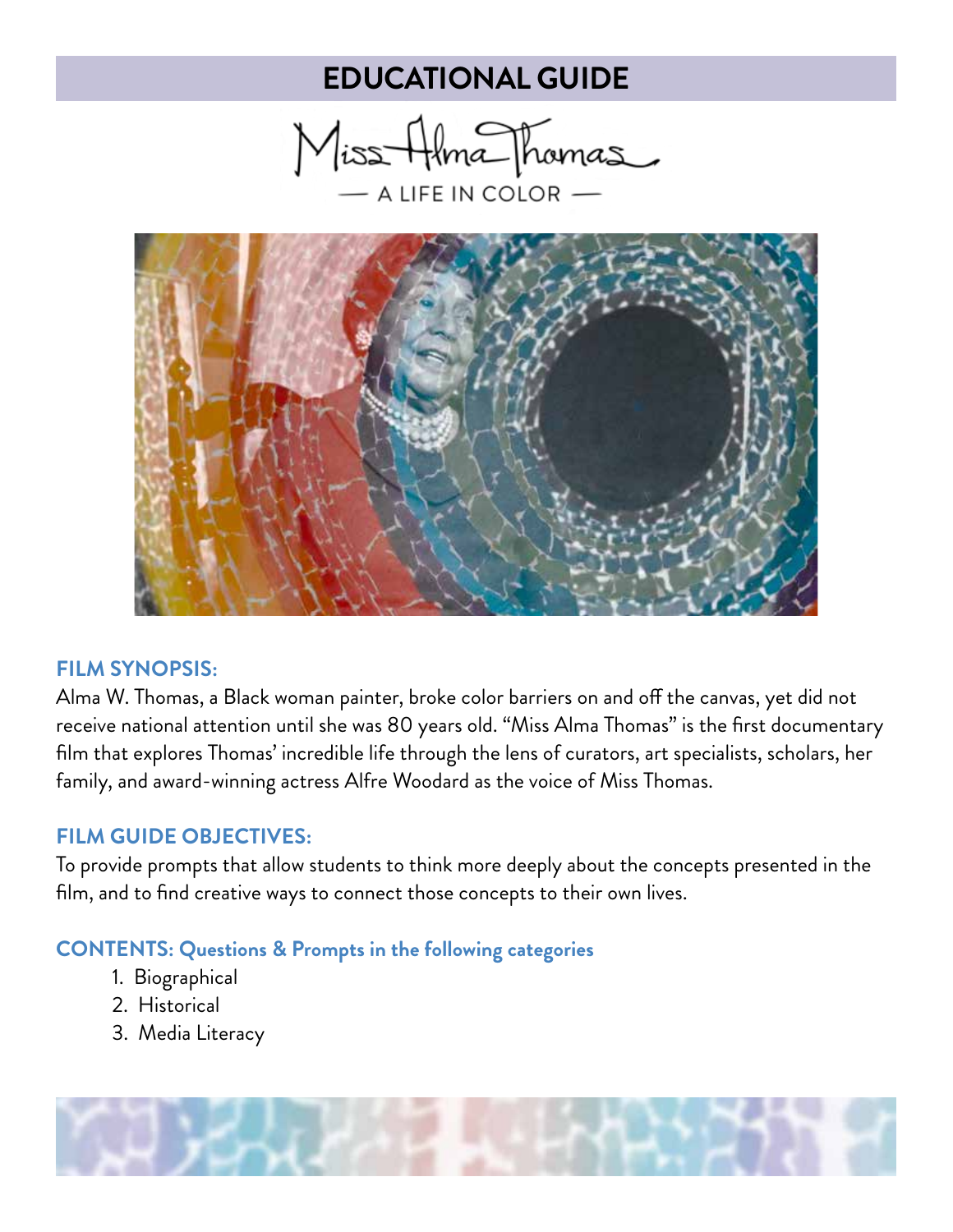

# **BIOGRAPHICAL**

### **SKILLS ENGAGED: Hypothesize, Cite Evidence**

Reflection: After reviewing the film, why do you think the filmmakers thought it important to document the story of Alma Thomas? Provide specific examples from the text to support your viewpoint.

### **SKILLS ENGAGED: Apply Concepts, Create**

Reflection: In the film Miss Alma talks about living in a cultured home and provides a few examples.

- 1. How do you define culture and how does it show up in your life?
- 2. Partner with two other classmates and share your definitions of culture. How are they similar? How are they different?
- 3. Create a collage that visually represents culture that includes both your perspective and that of your classmates.

### **SKILLS ENGAGED: Create**

Reflection: Miss Alma had a designer create an outfit whenever she had a new exhibition. It reflected the colors of her art.

1. Using a piece of art of your choosing, design an outfit for the artist to attend their newest exhibition.

### **SKILLS ENGAGED: Identify, Relate**

Reflection: The film listed a number of firsts that were attained by Alma Thomas.

- 1. Name two of those firsts.
- 2. When have you seen a "first" in your lifetime? What significance did it hold for you? For your community?

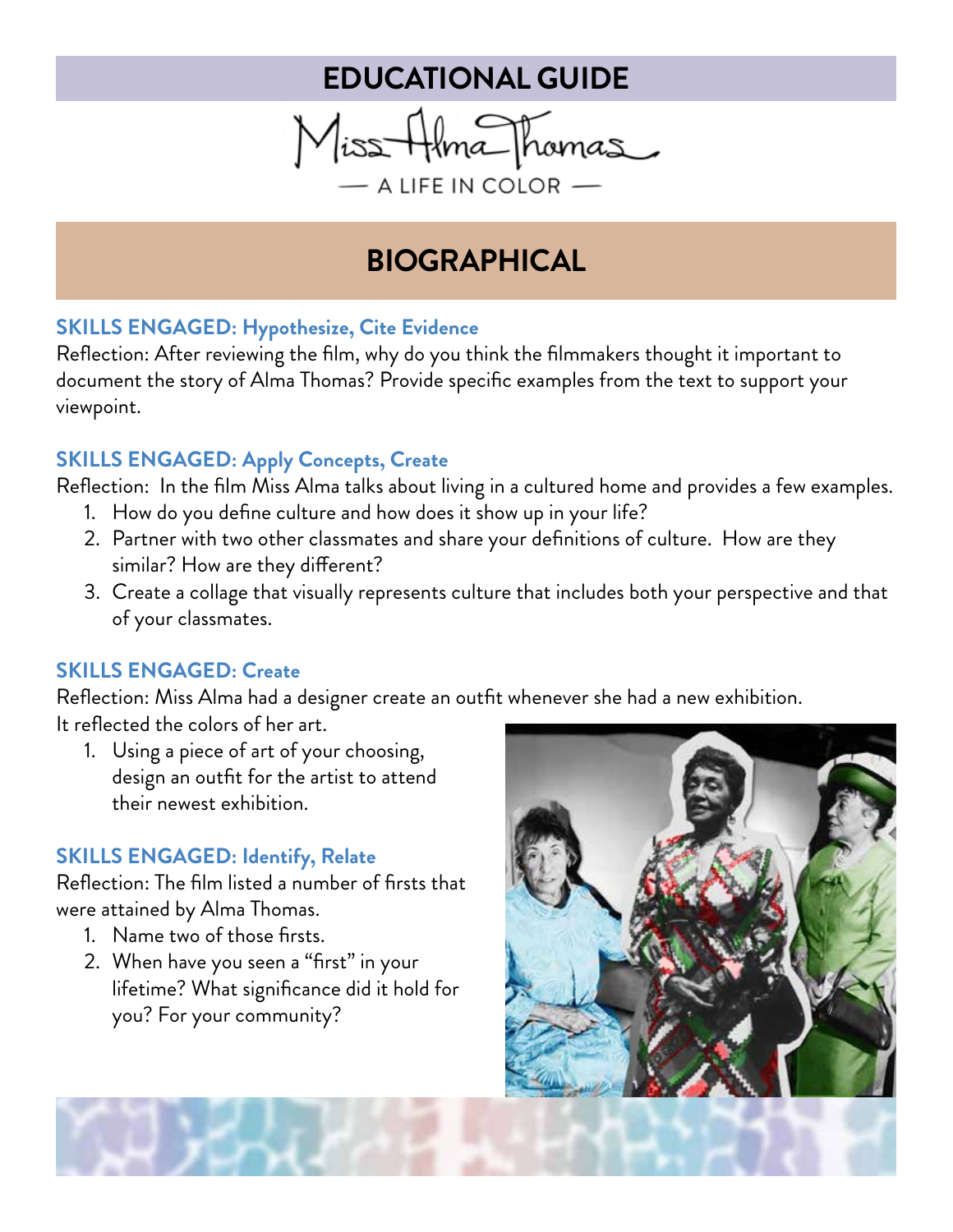Miss Alma Thomas  $-$  A LIFE IN COLOR  $-$ 

# **HISTORICAL**

### **SKILLS ENGAGED: Analyze, Develop a Logical Argument**

Reflection: An expert in the film shares that although Miss Alma lived during tumultuous times, she chose not to paint them.

1. From your perspective what is the role of the artist in a society? Identify specific artists (musicians, actors, painters, etc.) that support and oppose your perspective.

### **SKILLS ENGAGED: Research, Create**

Reflection: Miss Alma attended a World's Fair.

- 1. Which fair did she attend? What was the theme that year?
- 2. What is the purpose of a World's Fair? Do they still exist? Cite Research.
- 3. Working in small groups, create a model World's Fair as you would envision it today.

### **SKILLS ENGAGED: Research, Analyze, Inference, Compare**

Reflection: In 1972, Miss Alma's art was exhibited at the Corcoran, a place she mentions visiting

for the first time in 1908. Yet, according to Miss Alma, in 1908, "they didn't want Negroes [in the Corcoran] particularly."

- 1. What changed over time that allowed Miss Alma to exhibit at a site that previously she was not even welcomed to enter?
- 2. Using the National Archives or the Library of Congress, find a photograph of one location in Washington, DC taken in 1908 and again in 1972. Compare and contrast the images. Identify changes and similarities. If there are changes, discuss why they might have occurred.



ALMA W. THOMAS Washington, D.C. Member, Dramatic Clu '24. Will delve in Art. "What is more far-reaching than beaut